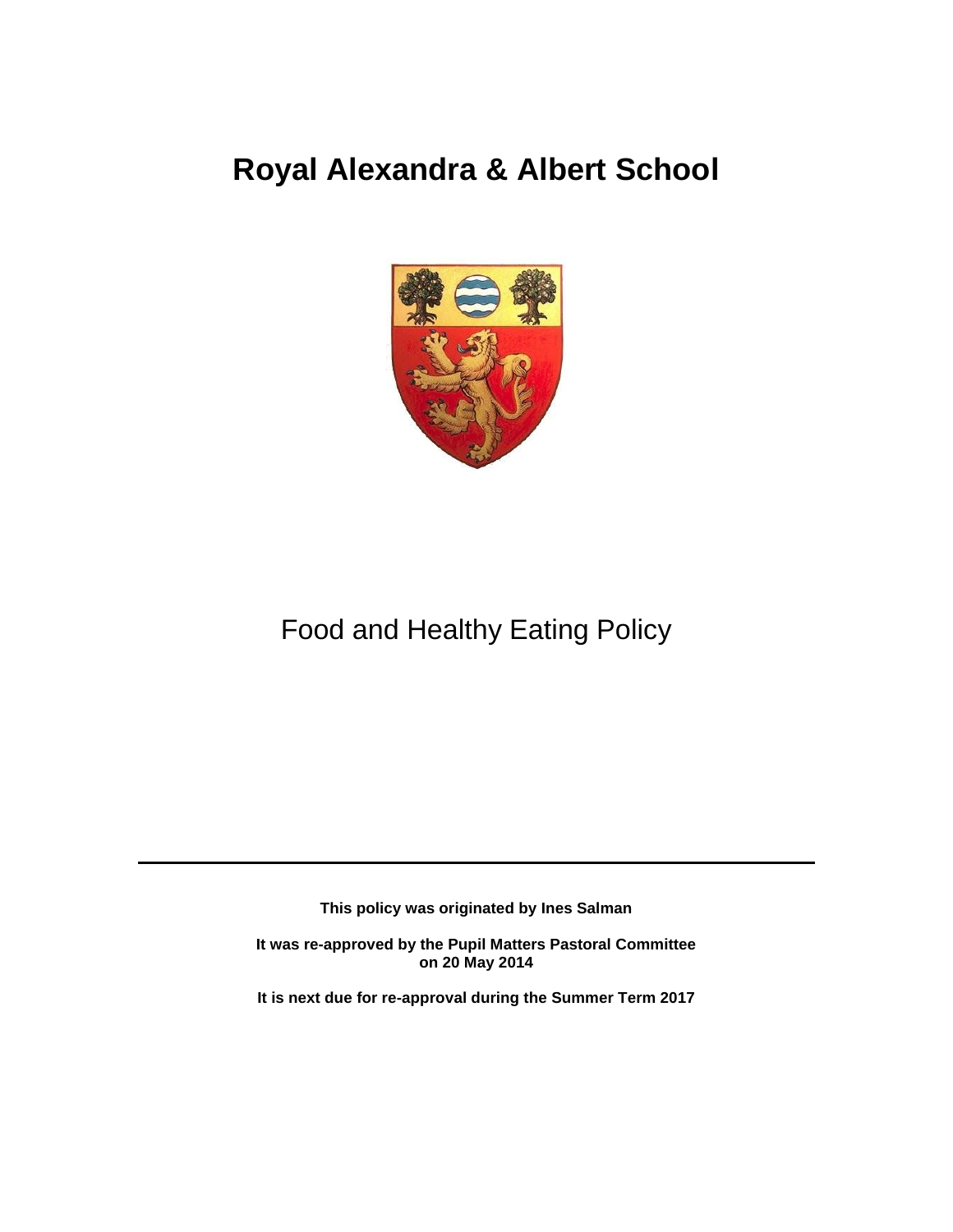### **1. Responsibilities in our school**

The Governing Body recognises the important connection between a healthy diet and a pupil's ability to learn effectively and achieve high standards in school. The Governing Body also recognises the role a school can play, as part of the larger community, to promote family health, and sustainable food and farming practices.

The Governing Body recognises that sharing food is a fundamental experience for all people; a primary way to nurture and celebrate our cultural diversity; and an excellent bridge for building friendships, and inter-generational bonds.

### **2. Mission**

The educational mission is to improve the health of the entire community by teaching pupils and families ways to establish and maintain life-long healthy and environmentally sustainable eating habits. The mission shall be accomplished through food education and skills (such as cooking and growing food), the food served in schools, and core academic content in the classroom.

### **3. Aims of our healthy eating policy**

- To improve the health of pupils, staff and their families by helping to influence their eating habits through increasing their knowledge and awareness of food issues, including what constitutes a healthy and environmentally sustainable diet, and hygienic food preparation and storage methods.
- To increase pupils' knowledge of food production, manufacturing, distribution and marketing practices, and their impact on both health and the environment.
- To ensure pupils are well nourished at school, and that every pupil has access to safe, tasty, and nutritious food, and a safe, easily available water supply during the school day.
- To ensure that food provision in the school reflects the ethical and medical requirements of staff and pupils e.g. religious, ethnic, vegetarian, medical, and allergenic needs.
- To make the provision and consumption of food an enjoyable and safe experience.
- To introduce and promote practices within the school to reinforce these aims, and to remove or discourage practices that negate them.

#### **4. Objectives**

To work towards ensuring that this policy is both accepted and embraced by

- Governors
- School management
- Teachers and support staff
- Pupils
- Parents
- Food providers
- The school's wider community